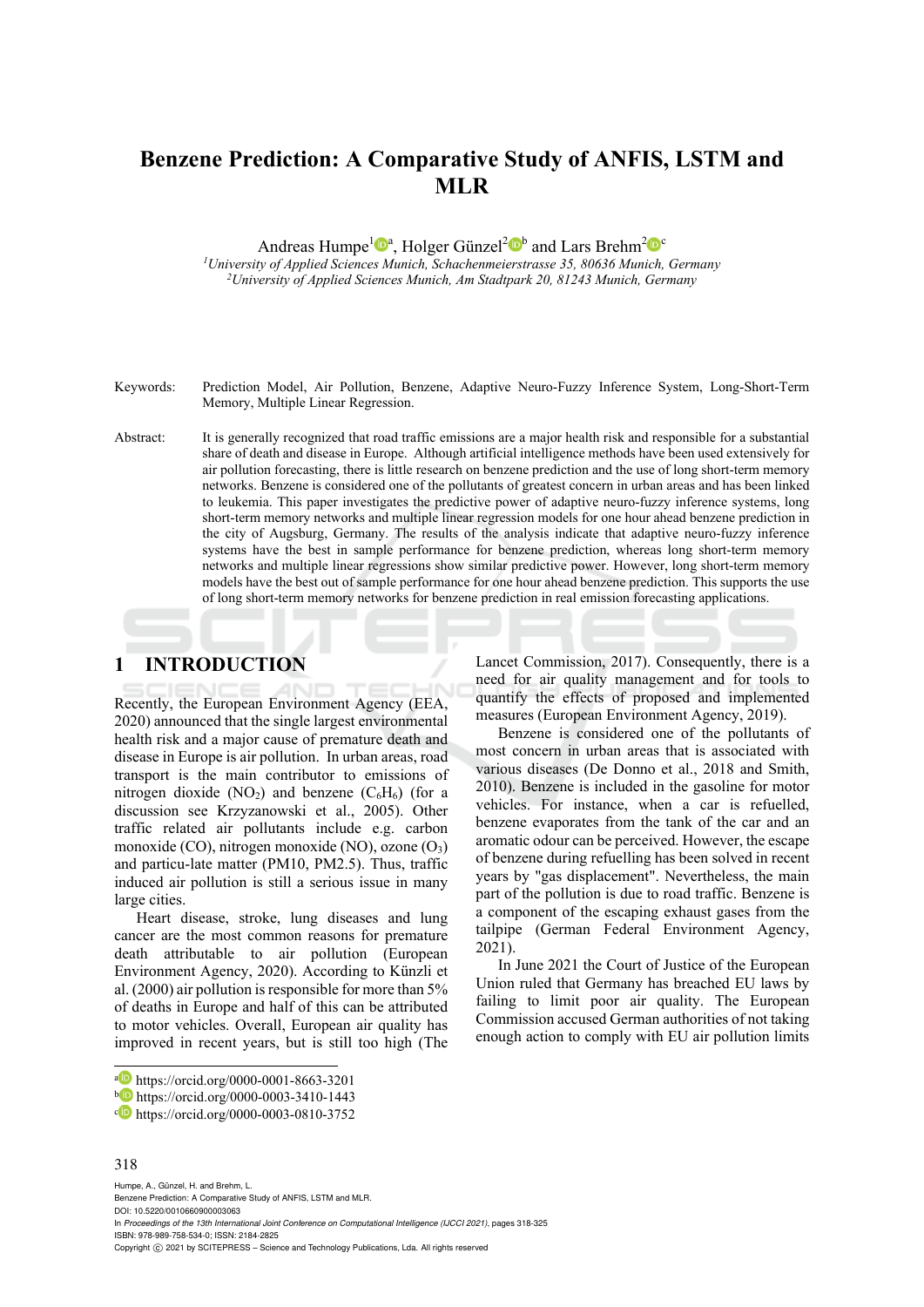and the Court of Justice of the European Union now confirmed this appraisal (Court of Justice of the European Union, 2021). In order to limit traffic induced air pollution, it is necessary to implement good forecasting tools. With the ability to predict air pollution in advance, traffic management systems can limit exhausts by limiting access of motor vehicles to city centres. For this reason, the present research work investigates which machine learning algorithms are particularly well suited for the prediction of benzene, as one of the most toxic exhaust gases in road traffic. The results here should be of interest to academic and traffic management authority alike who are concerned with reducing air pollution by traffic control based on accurate forecasting.

Artificial intelligence (AI) has been one of the advanced tools for modelling and forecasting air quality. For instance, Kaur et al. (2020) applied four different artificial neural networks (ANN) to predict PM2.5 concentration at hotspots in the city of Delhi. The authors conclude that ANNs are well suited for PM2.5 prediction and that the non-linear autoregressive network with exogenous input (NARX) outperforms other ANNs in step ahead prediction. Similarly, Sayeed et al. (2020) makes use of a deep convolutional neural network (CNN) to predict ozone concentration. The model predicts ozone concentration 24 hours in advance with great accuracy and according to the authors, might be used as an early warning system for individuals susceptible to ozone. Further examples of successful ANNs applications for air quality forecasting include Molina-Cabello (2019) and Pawlak (2019).

In contrast, Ly et al. (2019) apply an adaptive neuro-fuzzy inference system to predict  $NO<sub>2</sub>$  and  $CO$ from multisensor and weather data in an unnamed Italian city. They show that combining multioutput sensor data with ANFIS techniques offers a powerful way to model nonlinear processes such as air quality. Others that have concluded that ANFIS models are well suited for air pollution prediction include Ausati et al. (2016), Mihalache et al. (2016), Oprea et al. (2017) and Humpe et al. (2021).

Furthermore, decision tree methods have been used to forecast air pollution by inter alias Loya et al. (2012) or Lee et al. (2019). Overall, it has been concluded that decision trees are quite helpful to illustrate dependencies, but not particularly accurate in forecasting compared to other methods.

More recently, long short-term memory networks (LSTM) have been applied to pollution forecasting. For instance, Bai et al. (2019) has used LSTM for hourly PM2.5 concentration forecasting. Similarly, Chang et al. (2020) apply LSTM models for

forecasting various air pollutants. Generally, the literature on the use of LSTM models for forecasting road traffic emissions is rather limited. In contrast to standard recurrent neural networks (RNN) the long short-term memory network (LSTM) considers both, the short-term as well as long-term dependency of a time series. Thus it has the advantage that it exhibits temporal dynamic behaviour for a time sequences (Greff et al., 2016). As emissions are characterised by dynamic behaviour, LSTM networks might be particularly useful in emission forecasting.

Furthermore, benzene forecasting research is also underrepresented although benzene is considered one of the pollutants of most concern in urban areas and can be associated with acute myeloid leukemia, myelodysplastic syndromes and lymphoma and childhood leukemia (De Donno et al., 2018 and Smith, 2010). An exception to this is Karakitsios et al. (2006) who predicted benzene concentration in a street canyon using artificial neural networks. This paper adds to the literature by analysing benzene concentration in the German city Augsburg and applying LSTM networks. The results are expected to contribute to a better understanding of benzene air pollution in the future. This in turn might be used in traffic regulation to improve air quality in cities and towns.

In a related article, Humpe et al. (2021) investigate air pollution in Munich with a similar data set and methodology. However, benzene as one of the most worrisome pollutants is not measured and recorded for the city of Munich. This article therefore extends the study by analysing another hazardous traffic pollutant that has been recorded for the city of Augsburg. Furthermore, in comparison to the earlier study this article includes LSTM networks that might be particularly suited to forecast out of sample benzene concentration due to their ability to forget part of its previously stored memory and at the same time also add a part of new information.

# **2 MATERIAL**

This research used hourly data of benzene, road traffic, and meteorological data from Augsburg, Germany. The city of Augsburg is located in the southwest of Bavaria and is the third largest city in Bavaria (after Munich and Nuremberg) with almost 300.000 inhabitants.

The overall dataset for our study covers the period between 01.01.2014 and 31.12.2018 with a total of 43,824 hours of data. Traffic data for two major access roads to the city of Augsburg was provided by the German Federal Roads Agency (Bundesanstalt für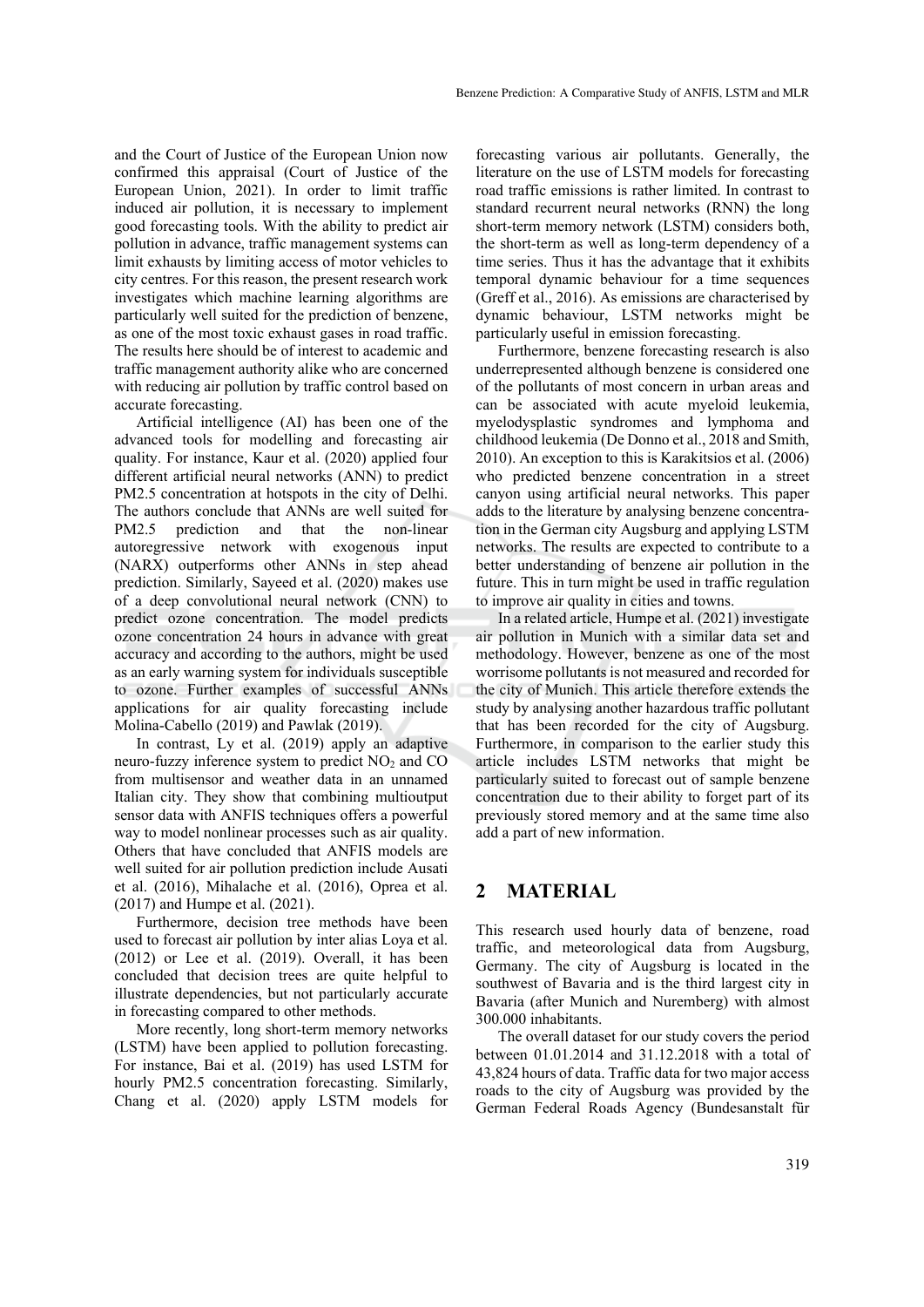Straßenwesen)<sup>1</sup>. These motorways  $(A8 - Augsburg)$ Ost and A8 – Augsburg West) use automatic traffic counting systems to register all vehicles. The benzene  $(C_6H_6)$  concentration in the city of Augsburg was collected from the Bavarian State Office for the Environment (Bayerisches Landesamt für Umwelt)2 and is reported in  $\mu$ g/m<sup>3</sup>. Finally, temperature, precipitation, relative humidity, sunshine duration, wind speed and wind direction were available from the<br>German Meteorological Service (Deutscher German Meteorological Service (Deutscher Wetterdienst)<sup>3</sup>. As road traffic variable we add up the vehicles from both roads to get a single traffic indicator on an hourly basis. Benzene concentration in Augsburg is used as dependent variable in the analysis. Figure 1 shows the hourly benzene concentration in Augsburg between 2014 and 2018.



Figure 1: Hourly benzene concentration in Augsburg, Germany.

## **3 METHODS**

To assess the forecasting performance for one hour ahead benzene, multi linear regression, adaptive neuro-fuzzy inference system and long short-term memory network are applied and compared. Standard goodness of fit measures help to evaluate the different methods and select the best model.

#### **3.1 Multiple Linear Regression**

In order to compare the different methods, a multiple linear regression model (MLR) was estimated as a base model first. The standard linear regression model can be described by:

$$
Y = \beta_0 + \beta_1 X_1 + \beta_2 X_2 + \dots + \beta_k X_k + u \quad (1)
$$

In that equation Y represents the dependent variable,  $\beta_0$  represents the intercept and  $\beta_1$  is the parameter related with the first independent variable  $X_1$ . Further,  $β_2$  is the parameter associated with  $X_2$  and  $\beta_k$  is the parameter linked with  $X_k$ . The error term is labelled u (Wooldridge 2003). The standard multiple linear regression model implies a linear relationship among the dependent and the independent variables.

### **3.2 Adaptive Neuro-Fuzzy Inference System**

The adaptive neuro-fuzzy inference system (ANFIS) was developed by Jang (1993) and is a combined model that incorporates a fuzzy system with an artificial neural network (ANN). The idea here is to combine the advantages of both methods. The ANFIS model is defined as a fuzzy inference system (FIS) with distributed parameters (Quej et al., 2017). In our analysis a Sugeno first-order fuzzy model is used (for a discussion see Sugeno, 1985 and Takagi et al., 1983). In a first-order Sugeno system, a typical rule has the form:

If input 1 is x and input 2 is y, then output is given by  $z = ax + by + c$ 

For a fuzzy inference system with two inputs x and y as well as one output variable z, with two Sugeno type fuzzy if-then rules, according to Sugeno (1985) and Takagi et al. (1983) we get:

Rule 1:

If x is A<sub>1</sub> and y is B<sub>1</sub>, then  $f_1 = p_1x + q_1y + r_1$  (2)

Rule 2:

If x is A<sub>2</sub> and y is B<sub>2</sub>, then 
$$
f_2 = p_2x + q_2y + r_2
$$
 (3)

In the equations, the parameters in the then-part of the first-order Sugeno fuzzy model are labelled  $p_1$ ,  $q_1$ ,  $r_1$  and  $p_2$ ,  $q_2$ ,  $r_2$  respectively (Jang 1993).

Following Jang (1993) the ANFIS system contains five-layers. The first layer is related to a fuzzy model (Ausati et al. 2016). Each node i in the first layer is a node function:

$$
O_i^1 = \mu_{Ai}(x) \tag{4}
$$

where the parameter x is the input node i, and  $A_i$ is the fuzzy set (linguistic label) associated with this

<sup>&</sup>lt;sup>1</sup> https://www.bast.de/BASt\_2017/DE/Verkehrstechnik/ Fachthemen/v2-verkehrszaehlung/zaehl\_node.html

<sup>2</sup> https://www.lfu.bayern.de/luft/immissionsmessungen/ messwertarchiv/index.htm

<sup>3</sup> https://opendata.dwd.de/climate\_environment/CDC/ observations\_germany/climate/hourly/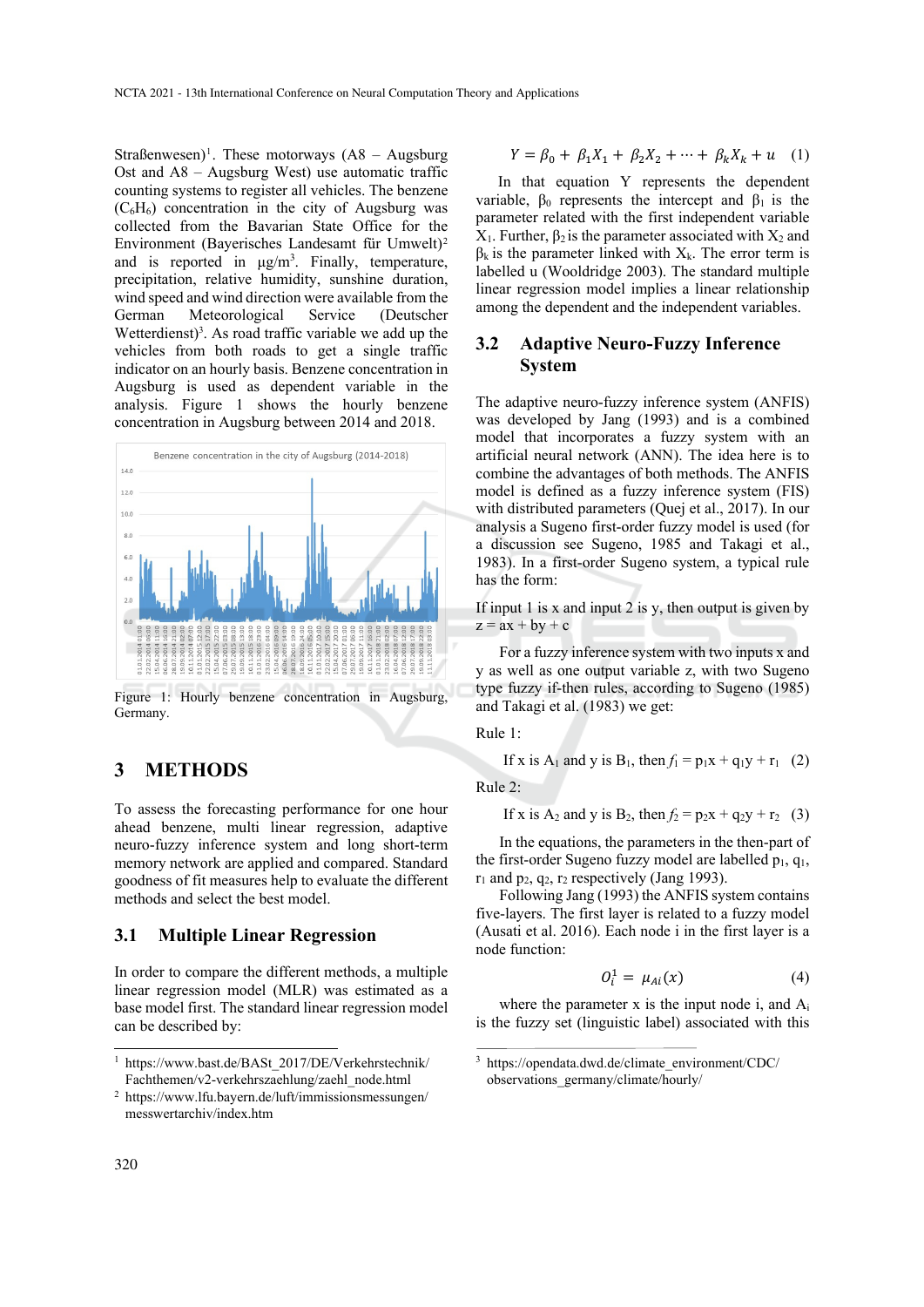node function. Thus,  $O_i^1$  is defined by the shape of the membership function of Ai and identifies the degree to which a given value of x fulfils the linguistic label (Jang, 1993). Typical shapes of membership functions are triangular, trapezoidal, gaussian or bell-shaped. They are all bounded between zero and one.

The second layer (product layer) multiplies the incoming signals and sends out the result.

$$
w_i = \mu_{Ai}(x) * \mu_{Bi}(y), \quad i = 1, 2 \tag{5}
$$

The third layer (normalized layer) calculates the ratio of the i<sub>th</sub> rule's strength compared to the sum of strength of all rules (Jang, 1993 and Quej et al., 2017):

$$
\overline{w}_i = \frac{w_i}{w_1 + w_2}, \quad i = 1, 2 \tag{6}
$$

In the fourth layer (de-fuzzy layer), the weighted output of each linear function is derived by:

$$
O_i^4 = \overline{w}_i f_i = \overline{w}_i (p_i x + q_i y + r_i \qquad (7)
$$

where  $\overline{w}_i$  is the output of the third layer and the parameter set is given by  $p_i$ ,  $q_i$  and  $r_i$ . These parameters are called consequent parameters (Jang, 1993).

In the fifth layer (total output layer) the overall output of all incoming signals is calculated as the sum of all input signals:

$$
O_i^5 = \sum_i \overline{w}_i f_i = \frac{\sum_i w_i f_i}{\sum_i w_i}
$$
 (8)

The figure below shows the ANFIS structure:



Figure 2: ANFIS structure (Guneri et al., 2011).

For the analysis, we apply two triangular membership functions for every input variable in the fuzzy inference system. The triangular membership function can be formulated as follows:

$$
\mu_{Ai}(x) = \max\left\{\min\left(\frac{x-a}{b-a}, \frac{c-x}{c-b}\right), 0\right\} \tag{9}
$$

In this equation the parameters a, b and c change the shape of the triangular membership function. Furthermore, the triangular membership function is bounded between a maximum value of 1 and minimum value of 0.

#### **3.3 Long Short-Term Memory Network**

The long short-term memory network (LSTM) was originally introduced by Hochreiter and Schmidhuber (1997). In contrast to standard recurrent neural networks (RNN) the LSTM considers both, the shortterm as well as long-term dependency of a time series. Thus it exhibits temporal dynamic behaviour for a time sequences (Greff, 2016). The LSTM that is used in this paper can be found in Fig. 3 and is composed of cell, input gate, output gate, and forget gate.



Figure 3: LSTM structure (Bai et al., 2019).

The forget gate (FG) determines what information is removed from the cell state.

$$
f_t = \sigma(W_f \cdot [h_{t-1}, x_t] + b_f) \tag{10}
$$

With  $h_{t-1}$  as the output of the previous cell state and  $x_t$ as the input of the current cell state. The expressions  $W_f$  and  $b_f$  represent the weights and the bias of the forget gate respectively, whereas σ refers to the sigmoid function (Le et al. 2019). The value  $f_t$  is bounded between 0 (full fail) and 1 (full pass) to denote the degree of information withholding (Bai, 2019).

The input gate (IG) determines what new information will be added to the cell state.

$$
i_t = \sigma(W_i \cdot [h_{t-1}, x_t] + b_i , \qquad (11)
$$

$$
\tilde{c}_t = \tanh(W_c \cdot [h_{t-1}, x_t] + b_c \tag{12}
$$

and

$$
c_t = f_t \times c_{t-1} + i_t \times \tilde{c}_t \tag{13}
$$

With  $W_i$  and  $b_i$  as weights and bias for the input gate, whereas  $W_c$  and  $b_c$  are the weights and the bias of the cell state (Le at al. 2019). The operator  $\times$  stands for point-wise multiplication. Equations 15 and 16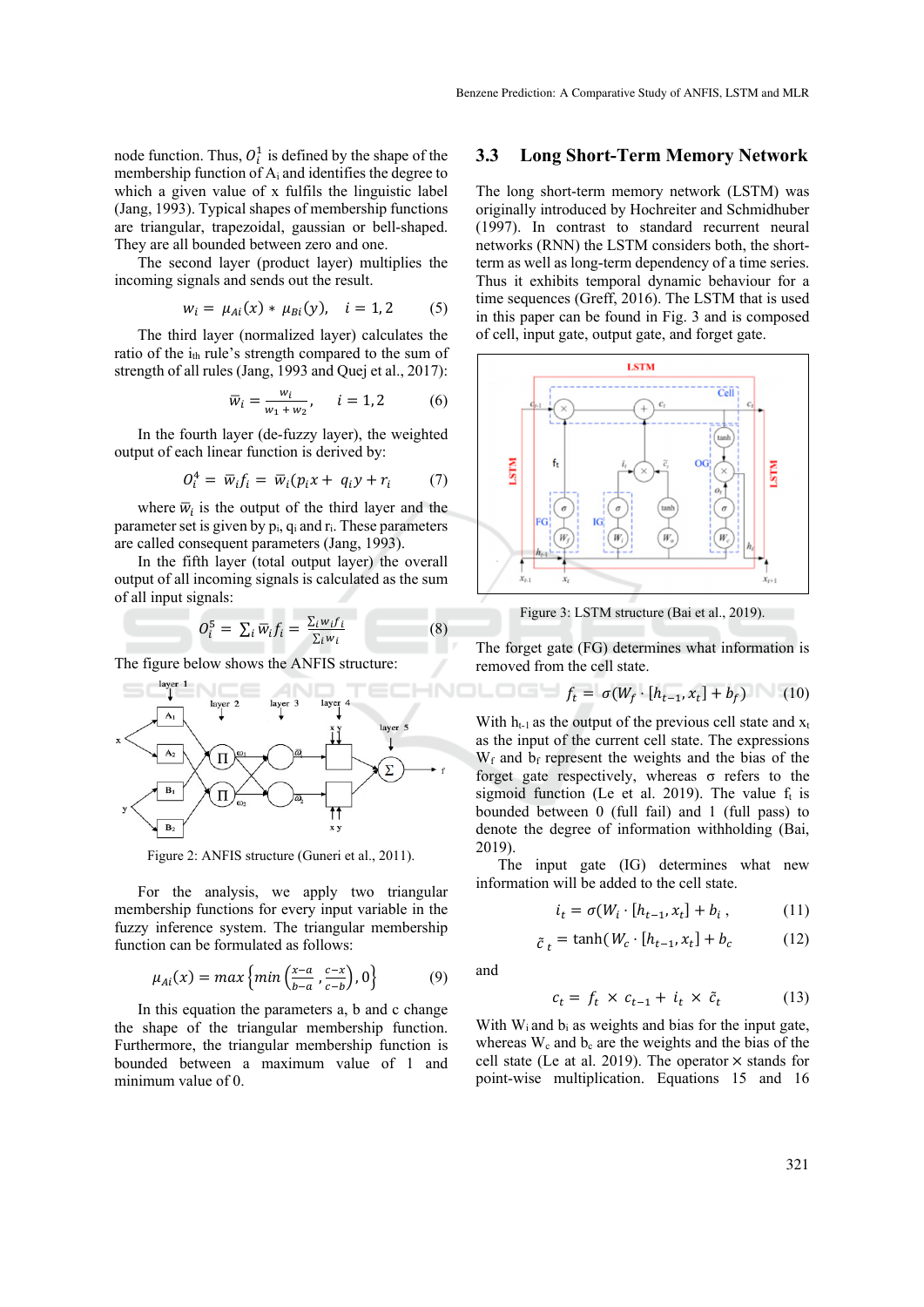calculate the information to be updated, whereas equation 17 realizes the cell state update (Bai, 2019).

The output gate (OG) controls the current information in the cell state to flow into the outputs.

$$
o_t = \sigma(W_o \cdot [h_{t-1}, x_t] + b_o \tag{14}
$$

and

$$
h_t = o_t \times \tanh(c_t) \tag{15}
$$

With  $W_0$  and  $b_0$  as weights and bias of the output gate. The term  $o_t$  evaluates which part of the cell state is exported. The expression  $h_t$  calculates the final output (Bai, 2017).

# **3.4 Model Evaluation**

In order to achieve the goal of the article, the in- and out-of-sample forecasting performance of the different models must be evaluated. To do so, we apply the means squared error (MSE), the root mean squared error (RMSE), r-squared (R2) and the mean absolute error (MAE).

The mean squared error (MSE) is calculated as the average squared difference between the forecasted output y and the actual value  $\hat{y}$  (Ciaburro, 2017):

$$
MSE = \frac{1}{n} (\sum_{i=1}^{n} (\hat{y}_i - y_i)^2)
$$
 (16)

Lower values of MSE indicate a better performance of the model. The square root of the MSE yields the root mean squared error (RMSE). In contrast to the MSE, the RMSE measure has the same units as the forecasted variable. The RMSE is calculated as:

$$
RMSE = \sqrt{\frac{\sum_{i=1}^{n} (\hat{y}_i - y_i)^2}{n}}
$$
 (17)

The mean solute error (MAE) can be calculated by:

$$
MAE = \frac{1}{n} \sum_{i=1}^{n} |\hat{y}_i - y_i| \tag{18}
$$

The MAE penalizes large and small differences from the actual by the same amount as the size of the error, whereas MSE penalizes bigger errors more (Fenner, 2020).

The coefficient of determination  $(R^2)$  is the ratio of the explained sum of squares to the total sum of squares (Studenmund, 2001). The  $R^2$  is bounded between zero (the variation in the data cannot be explained at all by the model) and one (the model perfectly explains the variation in the data). The  $\mathbb{R}^2$  is calculated by:

$$
R^{2} = 1 - \frac{\sum_{i=1}^{n} (y_{i} - \hat{y}_{i})^{2}}{\sum_{i=1}^{n} (y_{i} - \bar{y}_{i})^{2}}
$$
(19)

All four performance measures are used and compared in order to evaluate the different models.

### **4 RESULTS**

The in-sample period comprises of four years (2014- 2017) and the out-of-sample period of one year (2018). Therefore, we use 80% of the data as training set and the remaining 20% as testing set. The table 1 below shows the outcome of the in- and out-of-sample performance measures of MLR, ANFIS and LSTM in predicting benzene concentration. For the in-sample results, the ANFIS method has the highest predictive power, whereas MLR and LSTM have a very similar predictive power for one hour ahead benzene forecasting. However, the out of sample results indicate that the LSTM has the best forecasting performance in terms of RMSE, MAE and MSE, whereas the MLR and ANFIS show similar results. Only the  $\mathbb{R}^2$  is the highest for ANFIS in the out of sample period.

Table 1: Forecasting benzene one hour ahaead.

|                                    | MLR    | <b>ANFIS</b> | <b>LSTM</b> |
|------------------------------------|--------|--------------|-------------|
| $R^2$<br>in sample                 | 0.3767 | 0.5022       | 0.3806      |
| <b>RMSE</b><br>in sample           | 0.6617 | 0.5913       | 0.6642      |
| <b>MAE</b><br>in sample            | 0.4206 | 0.3627       | 0.3906      |
| <b>MSE</b><br>in sample            | 0.4378 | 0.3496       | 0.4412      |
| $R^2$<br>of<br>out<br>sample       | 0.3167 | 0.3875       | 0.2727      |
| <b>RMSE</b><br>of<br>out<br>sample | 0.5233 | 0.5272       | 0.4710      |
| <b>MAE</b><br>of<br>out<br>sample  | 0.3907 | 0.3644       | 0.2814      |
| <b>MSE</b><br>of<br>out<br>sample  | 0.2738 | 0.2779       | 0.2218      |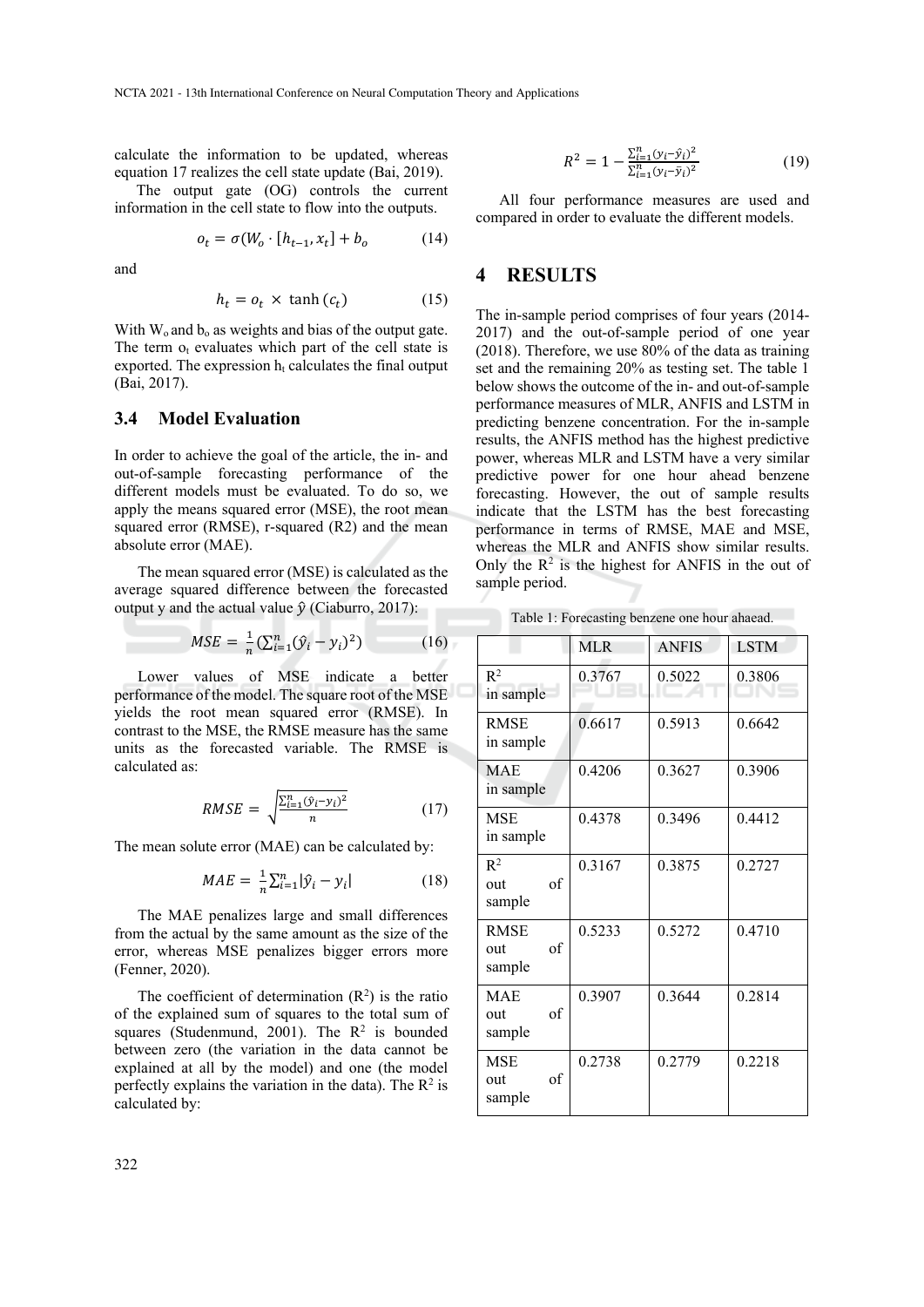# **5 DISCUSSION**

A major advantage of LSTM networks is the ability to forget part of its previously stored memory and also add a part of new information to its memory. The results in this paper support the usefulness of this unique ability in out of sample forecasting. However, at least in the used in-sample, LSTM networks could not outperform ANFIS. Future research should verify whether this result can be confirmed with other pollutants and different samples.

Generally, the different methods that were applied can only explain between 37% and 50% of the variance in sample and between 27% and 38% out of sample. Thus a large share of variance cannot be explained by the models. The inclusion of other lagged pollutants might help to improve the forecasting performance. Some authors have extended the independent variables by other pollutants and reported an improvement in the forecasting performance (see inter alias Oprea et al., 2017)). Moreover, the traffic data could not be collected in the city centre where the benzene concentration is measured. As a result, the traffic data from the highway crossing by the city of Augsburg was used and this can only serve as an indicator of vehicle traffic. A precise traffic measurement might therefore improve benzene predictability.

Furthermore, one hour ahead forecasting is a fairly short period for traffic emissions and for longer periods it must be expected that the models become less predictive. Thus, future research should also investigate the long term predictability of benzene by ANFIS, MLR and LSTM. Nonetheless, the results show that machine learning algorithms in general, and LSTM in particular might be helpful in predicting benzene concentration in advance. This can help traffic management systems to anticipate raising air pollution and reduce traffic by temporary restrictions.

Not least because of the decision of the European Court of Justice, it is necessary to immediately reduce air pollution in German cities. The automatic traffic counting stations already make it possible to forecast the development of air pollution. Therefore, the findings of this article should be used by local authorities to introduce a traffic control system promptly and to curb traffic in case of high predicted air pollution. In addition, it is necessary to install more traffic counting stations and also the number of air monitoring stations should be increased to achieve a more accurate forecast of air pollutants.

# **6 CONCLUSION**

In this paper the predictive power of adaptive neurofuzzy inference systems, long short-term memory networks and multiple linear regression models for one hour ahead benzene prediction in the city of Augsburg is analysed. Artificial intelligence methods have been used for air pollution forecasting before, but we add to the literature in benzene prediction and in the use of long short-term memory networks. The results of the analysis indicate that adaptive neurofuzzy inference systems have the best in sample performance for benzene prediction, whereas long short-term memory networks and multiple linear regressions show similar predictive power. However, long short-term memory models have the best out of sample performance for one hour ahead benzene prediction. This supports the use of long short-term memory networks for benzene prediction in real world applications.

# **REFERENCES**

- Ausati, S., Amanollahi, J. (2016). Assessing the accuracy of ANFIS, EEMD-GRNN, PCR, and MLR models in predicting PM2.5, Atomspheric Environment, 142, pp. 465-474.
- Bai, Y., Zeng, B., Li, C., Zhang, J. (2019). An ensemble long short-term memory neural network for hourly PM2.5 concentration forecasting, Chemosphere, Vol. 222, pp. 286-294.
- Chang, Y.S., Chiao, H.T., Abimannan, S., Huang, Y.P., Tsai, Y.T., Lin, K.M. (2020). An LSTM-based aggregated model for air pollution forecasting, Atmospheric Pollution Research, Vol. 11, Issue 8, pp. 1451-1463.
- Ciaburro, G. (2017). MATLAB for Machine Learning, Packt Publishing, Birmingham.
- Court of the European Union (2021). Between 2010 and 2016, Germany systematically and persistently exceeded the limit values for nitrogen dioxide (NO2). PRESS RELEASE No 94/21, Luxembourg, 3 June 2021, Judgment in Case C-635/18, Commission v Germany
- De Donno, A., De Giorgi, M., Bagordo, F., Grassi, T., Idolo, Al, Serio, F., Ceretti, E., Feretti, D., Villarini, M., Moretti, M., Carducci, A., Verani, M., Bonetta, S., Pignata, C., Bonizzoni, S., Bonetti, A., Gelatti, U. (2018). MAPEC\_LIFE Study Group, "Health Risk Associated with Exposure to PM10 and Benzene in Three Italian Towns", International journal of environmental research and public health, 15(8), 1672. https://doi.org/10.3390/ijerph15081672
- European Environment Agency, (2019). Air quality in Europe – 2019 report, No 10/2019, ISSN 1977-8449.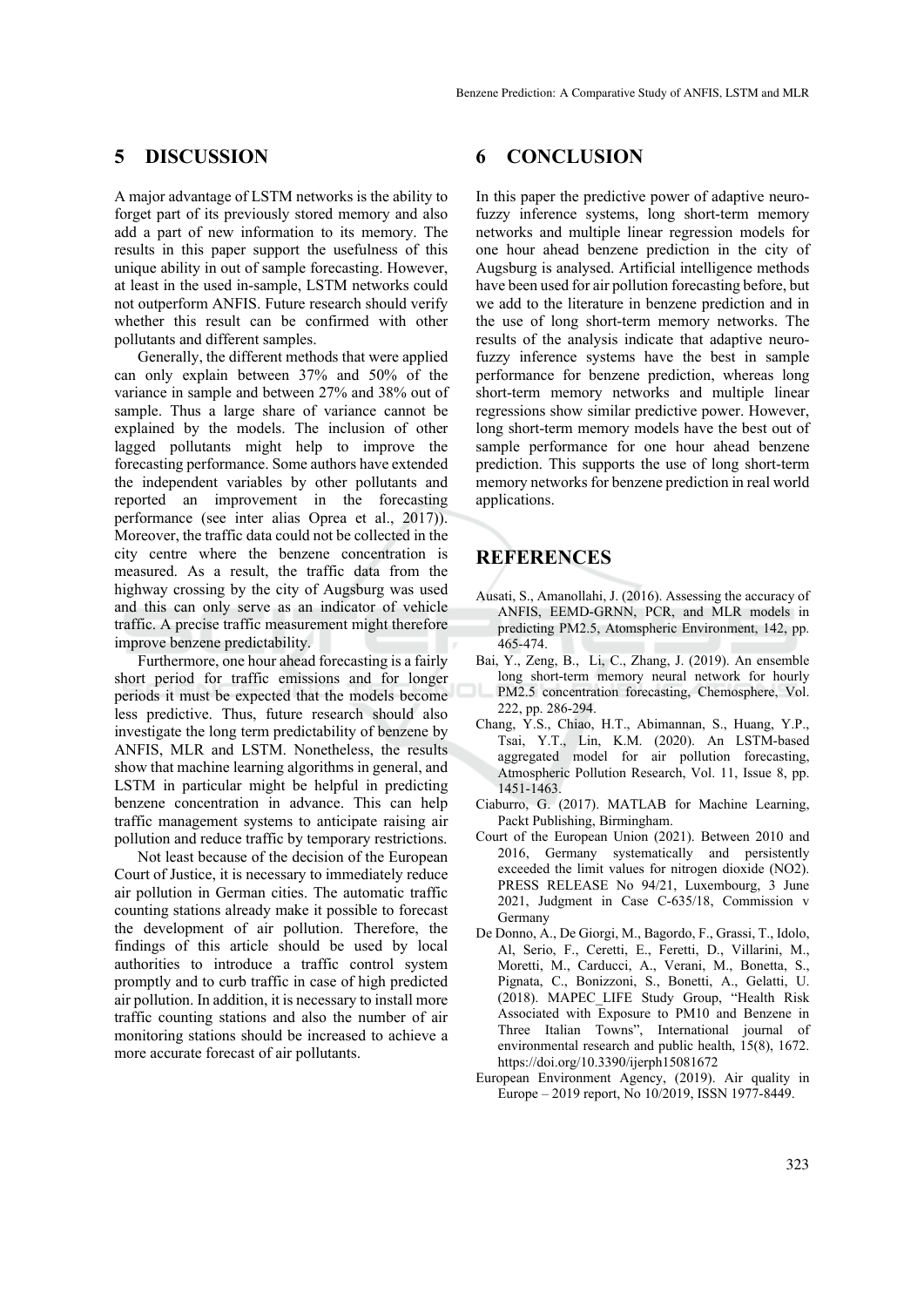- European Environment Ageny, (2020). Health impacts of air pollution, last modified 28 Jan 2020, https://www.eea. europa.eu/themes/air/health-impacts-of-air-pollution
- Fenner, M.E. (2020). Machine Learning with Python for Everyone, Pearson Education Inc.
- German Federal Environment Agency (2021). Benzene is an organic, chemical compound with an aromatic odour. It is carcinogenic and a content of petrol. https://www.umweltbundesamt.de/en/topics/air/airpollutants-at-a-glance/benzene#emission-sources
- Greff, K., Srivastava, R.K., Koutník, J., Steunebrink, B., Schmidhuber, J. (2016). LSTM: a search space odyssey, IEEE Trans. Neural Netw. Learn. Syst., 28 (10), pp. 2222-2232.
- Guneri, A.F., Ertay, T., Yücel, Y. (2011). An approach based on ANFIS input selection and modeling for supplier selection problem, Expert Systems with Applications, 38, 14907-14917.
- Hochreiter, S., Schmidhuber, J. (1997). Long Short-term Memory. Neural Computation, 9 (8): 1735-80. DOI:10.1162/neco.1997.9.8.1735.
- Humpe, A., Brehm, L., Günzel, H. (2021). Forecasting Air Pollution in Munich: A Comparison of MLR, ANFIS, and SVM, in Proceedings of the 13th International Conference on Agents and Artificial Intelligence - Volume 2: ICAART, ISBN 978-989-758-484-8, pages 500-506. DOI: 10.5220/0010184905000506
- Jang, J.S.R. (1993). ANFIS: adaptive-network-based fuzzy inference system, IEEE Transactions on Systems, Man, and Cybernetics, 23 (3), 665-685, doi: 10.1109/ 21.256541.
- Karakitsios, S.P., Papaloukas, C.L., Kassomenos, P.A., Pilidis, G.A. (2006). Assestment and prediction of benzene concentration in a street canyon using artificial neural networks and deterministic models. Their response to "what if" scenarios", Ecological Modelling, 193, pp. 253-270.
- Kaur M., Mandal, A. (2020). PM2.5 Concentration Forecasting using Neural Networks for Hotspots of Delhi, International Conference on Contemporary Computing and Applications (IC3A), Lucknow, India, 2020, pp. 40- 43, doi: 10.1109/IC3A48958.2020.233265.
- Krzyzanowski, M., Kuna-Dibbert, B., Schneider, J. (2005). Health effects of transport-related air pollution, WHO Library Cataloguing in Publication Data, ISBN 91-890- 1373-7.
- Künzli, N., Kaiser, R., Medina, S., Studnicka, M., Chanel, O., Filliger, P., Herry, M., Jr. Horak, F., Puybonnieux-Texier, V., Quénel, P., Schneider, J., Seethaler, R., Vergnaud, J.C., Sommer, H. (2000) Public-health impact of outdoor and traffic-related air pollution: a European assessment, Lancet, 356(9232), 795-801. doi: 10.1016/S0140-6736(00)02653-2, PMID: 11022926.
- Le X-H, Ho HV, Lee G, Jung S. (2019). Application of Long Short-Term Memory (LSTM) Neural Network for Flood Forecasting. Water 11(7): 1387. https://doi.org/10.3390/ w11071387
- Lee, C.Y., Lee, Z.J., Huang, J.Q., Ye, F.L., Ning, Z.Y., Yang, C.F. (2019). Urban Air Quality Analysis and Forecast Based on Intelligent Algorithm with Parameter

Optimization and Decision Rules, Applied Sciences, 9, 5445.

- Loya, N., Pineda, I.O., Pinto, D., Gomez-Adorno, H., Aleman, Y. (2012). Forecast of Air Quality Based on Ozone by Decision Trees and Neural Networks, Mexican International Conference on Artificial Intelligence (MICAI), in: I. Batyrshin, M. González Mendoza (eds) Advances in Artificial Intelligence, MICAI 2012, Lecture Notes in Computer Science, 2013, vol 7629, pp. 97-106, Springer, Berlin, Heidelberg. https://doi.org/10.1007/978-3-642-37807-2\_9
- Ly, H.B., Le, L.H., Phi, L.V., Phan, V.H., Tran, V.Q., Pham, B.T., Le, T.T., Derrible, S. (2019). Development of an AI Model to Measure Trafic Air Pollution from Multisensor and Weather Data, Sensors, 19 (22), 4941, DOI: 10.3390/s19224941
- Mihalache, S.F., Popescu, M. (2016). Development of ANFIS Models for PM Short-term Prediction, Case Study, 8th International Conference on Electronics, Computers and Artificial Intelligence (ECAI), Ploiesti, pp. 1-6, doi: 10.1109/ECAI.2016.7861073.
- Molina-Cabello, M.A., Passow, B., Domínguez, E., Elizondo, D., Obszynska, J. (2019). Infering Air Quality from Traffic Data Using Transferable Neural Network Models, in: Advances in Computational Intelligence, 15th International Work-Conference on Artificial Neural Networks, IWANN 2019, Gran Canaria, Spain, June 12-14, 2019, Proceedings, Part I, pp.832-843, DOI: 10.1007/978-3-030-20521-8\_68.
- Oprea M., Popescu, M., Mihalache, S., Dragomir, E. (2017). Data Mining and ANFIS Application to Particulate Matter Air Pollutant Prediction. A Comparative Study, in Proceedings of the 9th International Conference on Agents and Artificial Intelligence, Volume 1: ICAART, ISBN 978-989-758-220-2, pages 551-558. DOI: 10.5220/0006196405510558
- Pawlak, I., Jaroslawski, J. (2019). Forecasting of Surface Ozone Concentration by Using Artificial Neural Networks in Rural and Urban Areas in Central Poland, Atmosphere, 10, 52.
- Quej, V.H., Almorox, J., Arnaldo, J.A., Saito, L., (2017). ANFIS, SVM and ANN soft-computing techniques to estimate daily global solar radiation in a warm subhumid environment, Journal of Atmospheric and Solar-Terrestrial Physics, Volume 155, Pages 62-70, https://doi.org/10.1016/j.jastp.2017.02.002.
- Sayeed, A., Choi, Y., Eslami, E., Lops, Y., Roy, A., Jung, J. (2020). Using a deep convolutional neural network to predict 2017 ozone concentrations, 24 hours in advance, Neural Networks, Vol. 121, pp. 396-408.
- Smith, M.T. (2010). Advances in understanding benzene health effects and susceptibility, Annu. Rev. Public Health, 31:133–148. doi: 10.1146/annurev.publ health.012809.103646.
- Studenmund, A.H., (2001). Using Econometrics: A practical guide, Addison Wesley Longman Inc.
- Sugeno, M., (1985). Industrial Applications of Fuzzy Control, Elsevier Science Inc., ISBN: 978-0-444-87829-8
- Takagi, T., Sugeno, M. (1983). Derivation of fuzzy control rules from human operator's control actions, Proc IFAC